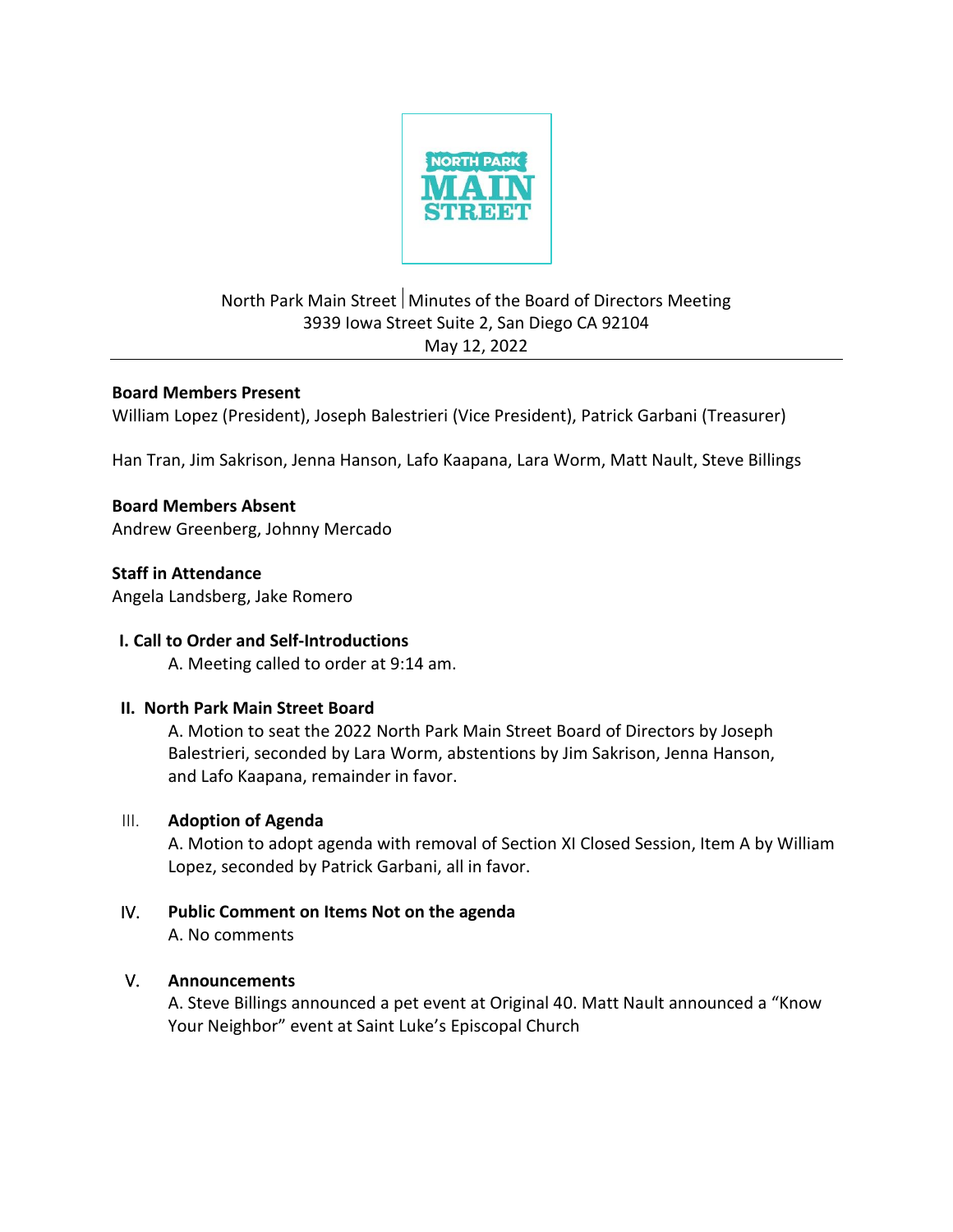#### VI. **Consent Items**

A. Motion to approve consent items including the minutes from the April 14, 2022 meeting of the board of directors and March 2022 financial report by Patrick Garbani, seconded by William Lopez, abstentions by Jim Sakrison, Jenna Hanson, and Lafo Kaapana, remainder in favor.

#### VII. **Information Items**

A. An update on the University Avenue Mobility Project was given by Community Liaison Deb Matheson.

#### VIII. **Action Items**

A. Motion for North Park Main Street to take on the additional cost of landscaping the Kansas portion of the median not to exceed \$500 annually by Patrick Garbani, seconded by Mathew Segal

#### IX. **Executive Directors Report**

A. Angela gave an update on the Special Enhancement District and phases of implementation, North Park Music Fest, and remaining events for 2022.

#### X. **Community Reports**

- A. Police Report: Jenny Hall
	- I. Jenny Hall reported on crime in the district.
- B. State Senator Toni Atkins, District 39, Jason Weisz
	- I. No report
- C. San Diego Mayor Todd Gloria, Khota Zaiser
	- I. No report.
- D. Assemblymember Chris Ward, District 78, Christopher Gris
	- I. No report
- E. County Supervisor Nathan Fletcher, Fourth District, Aaron Burgess I. No report
- F. San Diego City Council Member Stephen Whitburn, Ryan Darsey
	- I. Ryan reported on budget hearings, funding for police, bike patrols, funding for the homeless, library funding, and attempts to install a shade structure at the North Park Mini-Park.
- G. North Park Planning Committee, Steve Billings
	- I. No report